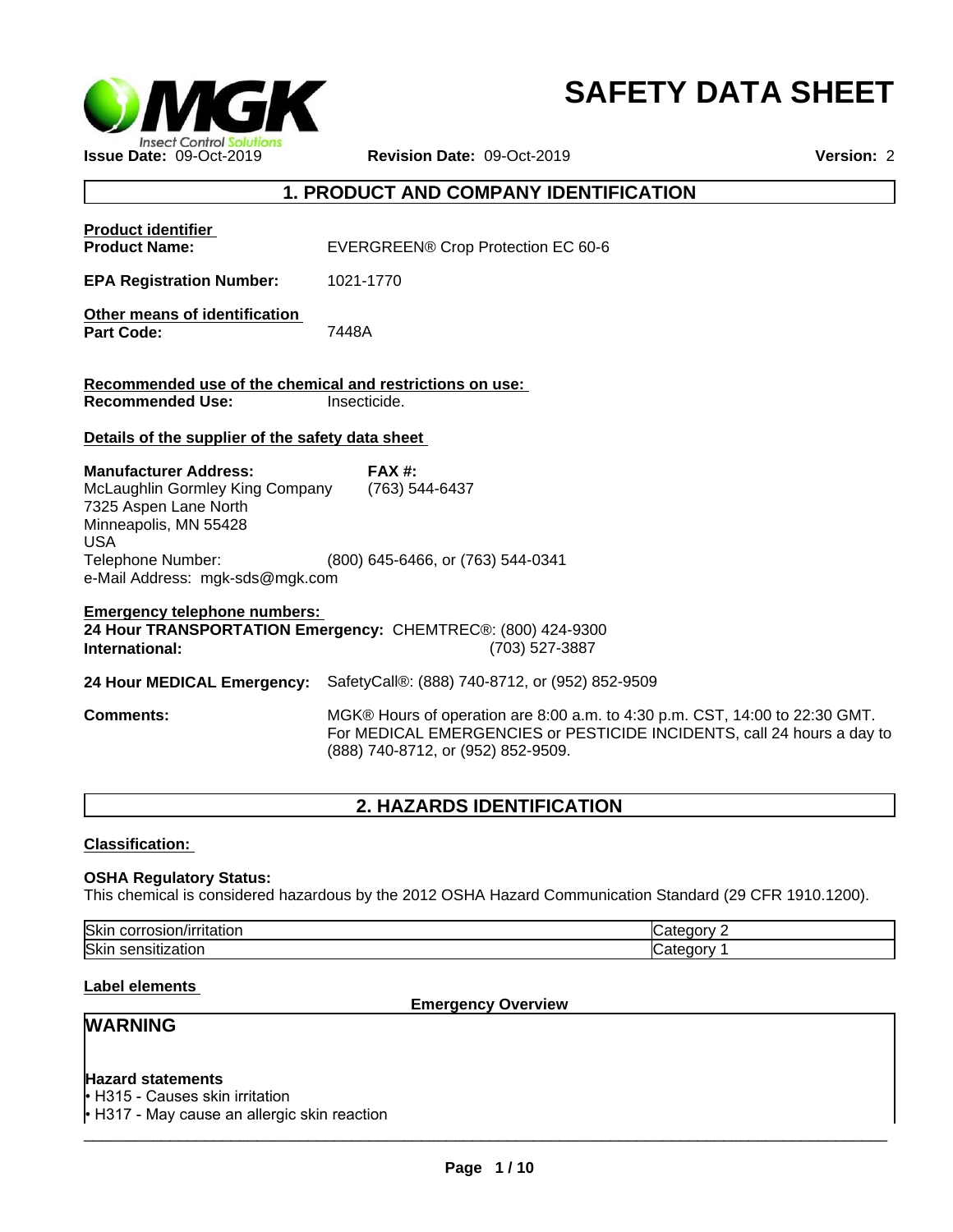

#### **Precautionary Statements - Prevention:**

P261 - Avoid breathing dust/fume/gas/mist/vapors/spray

P264 - Wash face, hands and any exposed skin thoroughly after handling

P272 - Contaminated work clothing should not be allowed out of the workplace

P280 - Wear protective gloves

#### **Precautionary Statements - Response:**

P321 - Specific treatment (see Section 4/ First Aid). P302 + P352 - IF ON SKIN: Wash with plenty of soap and water P362 - Take off contaminated clothing and wash before reuse P333 + P313 - If skin irritation or rash occurs: Get medical advice/attention

#### **Precautionary Statements - Storage:**

P404 - Store in a closed container

#### **Precautionary Statements - Disposal:**

P501 - Dispose of contents/container to an approved waste disposal plant

#### **Hazards not otherwise classified (HNOC):**

Not applicable

# **3. COMPOSITION/ INFORMATION ON INGREDIENTS**

| <b>Chemical Name</b>           | <b>CAS No.</b>                                   | $-$ %<br>Weight- |
|--------------------------------|--------------------------------------------------|------------------|
| 'vrethrins                     | $8003 - 34$ -<br>$\overline{\phantom{a}}$<br>. . | e oc<br>o.uu     |
| (PBO)<br>Butoxide<br>Piperonvl | $\sim$<br>ึบบ                                    | 60.0             |

\*The exact percentage (concentration) of composition has been withheld as a trade secret

Comments: Ingredients not identified are proprietary or non-hazardous. Values are not product specifications.

#### **4. FIRST AID MEASURES**

#### **Aspiration pneumonia hazard:** • Not applicable

#### **Description of first aid measures:**

| Eye contact:         | Hold eye open and rinse slowly and gently with water for 15-20 minutes. Remove<br>contact lenses, if present, after the first 5 minutes, then continue rinsing eye. Call<br>a poison control center or doctor for treatment advice. |
|----------------------|-------------------------------------------------------------------------------------------------------------------------------------------------------------------------------------------------------------------------------------|
| <b>Skin Contact:</b> | Take off contaminated clothing. Rinse skin immediately with plenty of water for                                                                                                                                                     |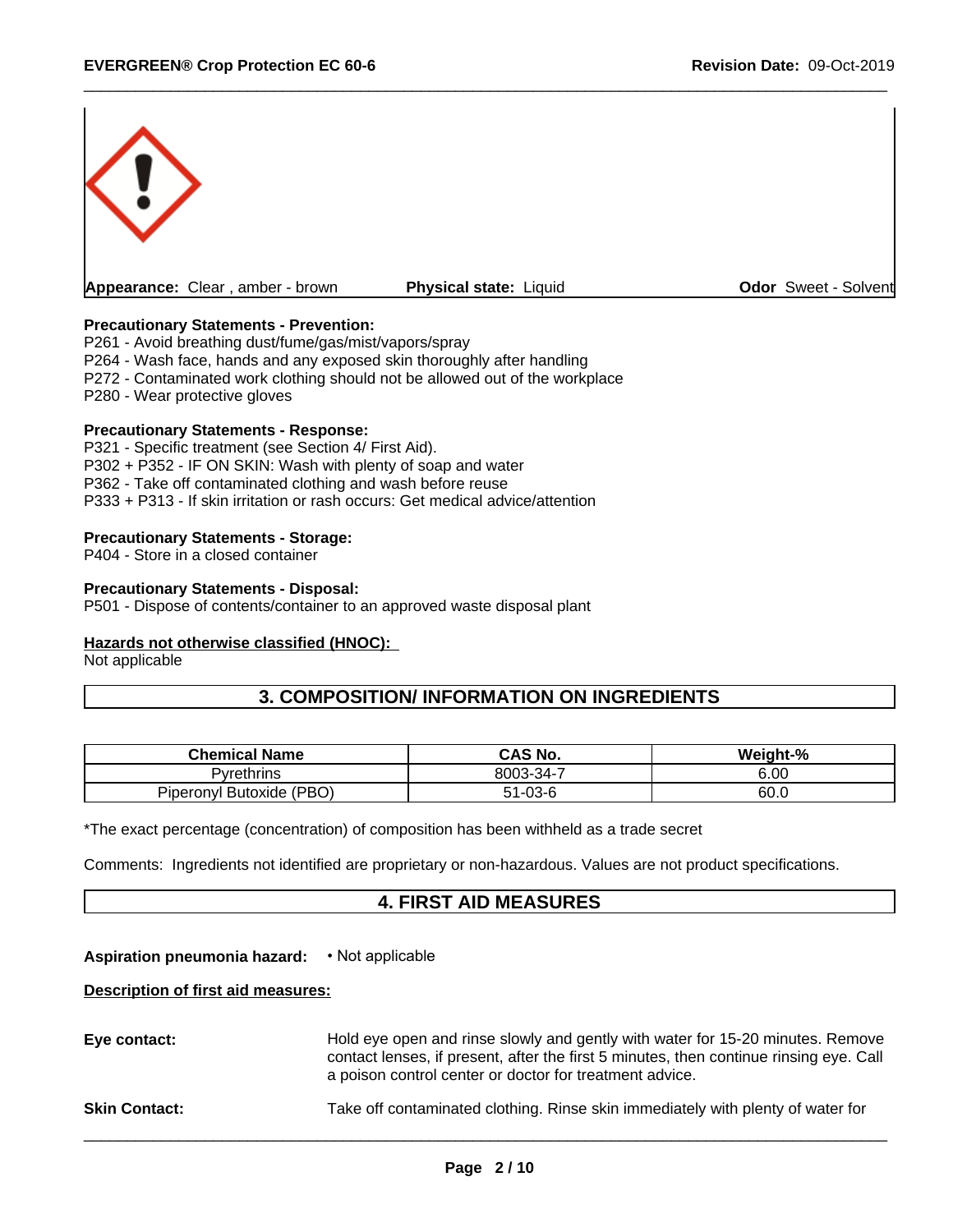|                                                   | 15-20 minutes. Call a poison control centeror doctor for treatment advice.                                                                                                                                                                                                                      |
|---------------------------------------------------|-------------------------------------------------------------------------------------------------------------------------------------------------------------------------------------------------------------------------------------------------------------------------------------------------|
| Ingestion:                                        | If swallowed, IMMEDIATELY call a poison control center or doctor for treatment<br>advice. Have person sip a glass of water if able to swallow. Do not induce vomiting<br>unless told to do so by a poison control center or a doctor. Never give anything by<br>mouth to an unconscious person. |
| Inhalation:                                       | Remove affected person to fresh air. If person is not breathing, call 911 or an<br>ambulance, then give artificial respiration, preferably mouth-to-mouth if possible.<br>Call a poison control center or doctor for further treatment advice.                                                  |
| Self-protection of the First<br><b>Responder:</b> | Use personal protective equipment as required.                                                                                                                                                                                                                                                  |
| Note to physicians:                               | For skin effects, a highly efficient therapeutic agent for Pyrethrin/ Pyrethroid<br>exposure is topical application of tocopherol acetate (Vitamin E).                                                                                                                                          |

# **5. FIRE-FIGHTING MEASURES**

#### **Suitable extinguishing media**

Use. Dry chemical. Carbon dioxide (CO2). Water spray (fog). Alcohol resistant foam.

#### **Unsuitable extinguishing media:**

Caution: Use of water spray when fighting fire may be inefficient.

**Hazardous combustion products:** Carbon monoxide, Carbon dioxide (CO2).

#### **Specific hazards arising from the chemical**

No information available.

#### **Explosion data Sensitivity to Mechanical Impact:** None. **Sensitivity to Static Discharge:** None.

#### **Protective equipment and precautions for firefighters:**

As in any fire, wear self-contained breathing apparatus pressure-demand, MSHA/NIOSH (approved or equivalent) and full protective gear.

# **6. ACCIDENTAL RELEASE MEASURES**

# **Personal precautions, protective equipment and emergency procedures**

material.

| <b>Personal precautions:</b>                         | Use personal protective equipment as required. Evacuate personnel to safe areas.<br>Keep people away from and upwind of spill/leak.                                                                                                                   |  |  |
|------------------------------------------------------|-------------------------------------------------------------------------------------------------------------------------------------------------------------------------------------------------------------------------------------------------------|--|--|
| <b>Environmental precautions:</b>                    | Prevent entry into waterways, sewers, basements or confined areas. Do not flush<br>into surface water or sanitary sewer system. Prevent further leakage or spillage if<br>safe to do so. Prevent product from entering drains.                        |  |  |
| Methods and material for containment and cleaning up |                                                                                                                                                                                                                                                       |  |  |
| <b>Methods for containment:</b>                      | Prevent further leakage or spillage if safe to do so.                                                                                                                                                                                                 |  |  |
| Methods for cleaning up:                             | Pick up and transfer to properly labeled containers. Cover liquid spill with sand,<br>earth or other non-combustible absorbent material. Cover powder spill with plastic<br>sheet or tarp to minimize spreading. Dam up. Soak up with inert absorbent |  |  |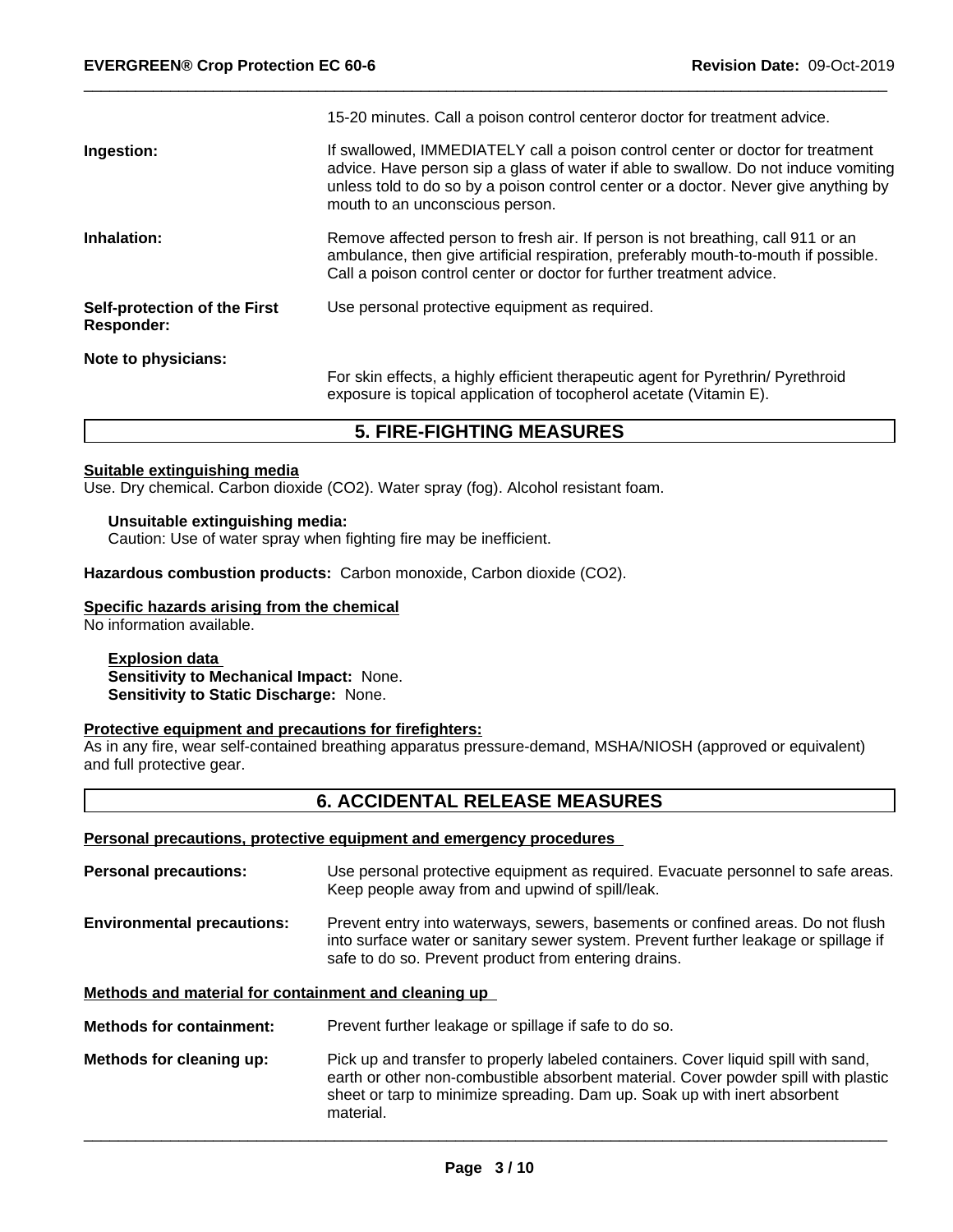# **7. HANDLING AND STORAGE**

#### **Precautions for safe handling**

**Advice on safe handling:** Use personal protective equipment as required.Avoid contact with skin, eyes or clothing. Wash contaminated clothing before reuse. Do not breathe dust/fume/gas/mist/vapors/spray. Do not eat, drink or smoke when using this product. Use with local exhaust ventilation.

#### **Conditions for safe storage, including any incompatibilities**

**Storage Conditions:** Keep container tightly closed in a dry and well-ventilated place. Keep out of the reach of children. Keep containers tightly closed in a cool, well-ventilated place. Keep in properly labeled containers.

#### **8. EXPOSURE CONTROLS/ PERSONAL PROTECTION**

#### **Control parameters**

#### **Exposure Guidelines:**

| <b>Chemical Name</b> | <b>ACGIH TLV</b>        | OSHA PEL                     | <b>NIOSH IDLH</b>           | <b>OEL</b><br>Supplier |
|----------------------|-------------------------|------------------------------|-----------------------------|------------------------|
| Pyrethrins           | TWA: $5 \text{ ma/m}^3$ | TWA: $5 \text{ mg/m}^3$      | IDLH: $5000 \text{ mg/m}^3$ |                        |
| 8003-34-7            |                         | TWA: 5 mg/m $3$<br>(vacated) | TWA: 5 ma/m <sup>3</sup>    |                        |

*NIOSH IDLH Immediately Dangerous to Life or Health*

#### **Appropriate engineering controls**

| <b>Engineering Controls:</b> | Safety showers      |  |
|------------------------------|---------------------|--|
|                              | Eyewash stations    |  |
|                              | Ventilation systems |  |

#### **Individual protection measures, such as personal protective equipment**

| <b>Eye/face protection:</b>                      | Protective eyewear is recommended, but is not required.                                                                                                                                                                                                                                                                             |  |  |
|--------------------------------------------------|-------------------------------------------------------------------------------------------------------------------------------------------------------------------------------------------------------------------------------------------------------------------------------------------------------------------------------------|--|--|
| Skin and body protection:                        | Wear protective gloves and protective clothing.                                                                                                                                                                                                                                                                                     |  |  |
| <b>Respiratory protection:</b>                   | If exposure limits are exceeded or irritation is experienced, NIOSH/MSHA<br>approved respiratory protection should be worn. Positive-pressure supplied air<br>respirators may be required for high airborne contaminant concentrations.<br>Respiratory protection must be provided in accordance with current local<br>regulations. |  |  |
| <b>General Hygiene</b><br><b>Considerations:</b> | When using do not eat, drink or smoke. Wash contaminated clothing before reuse.<br>Regular cleaning of equipment, work area and clothing is recommended.                                                                                                                                                                            |  |  |

#### **9. PHYSICAL AND CHEMICAL PROPERTIES**

#### **Information on basic physical and chemical properties:**

| <b>Physical state:</b>        | Liauid                   |
|-------------------------------|--------------------------|
| Appearance:                   | Clear, amber - brown     |
| Odor                          | Sweet - Solvent          |
| Odor threshold:               | No information available |
| <b>Color (Gardner Scale):</b> |                          |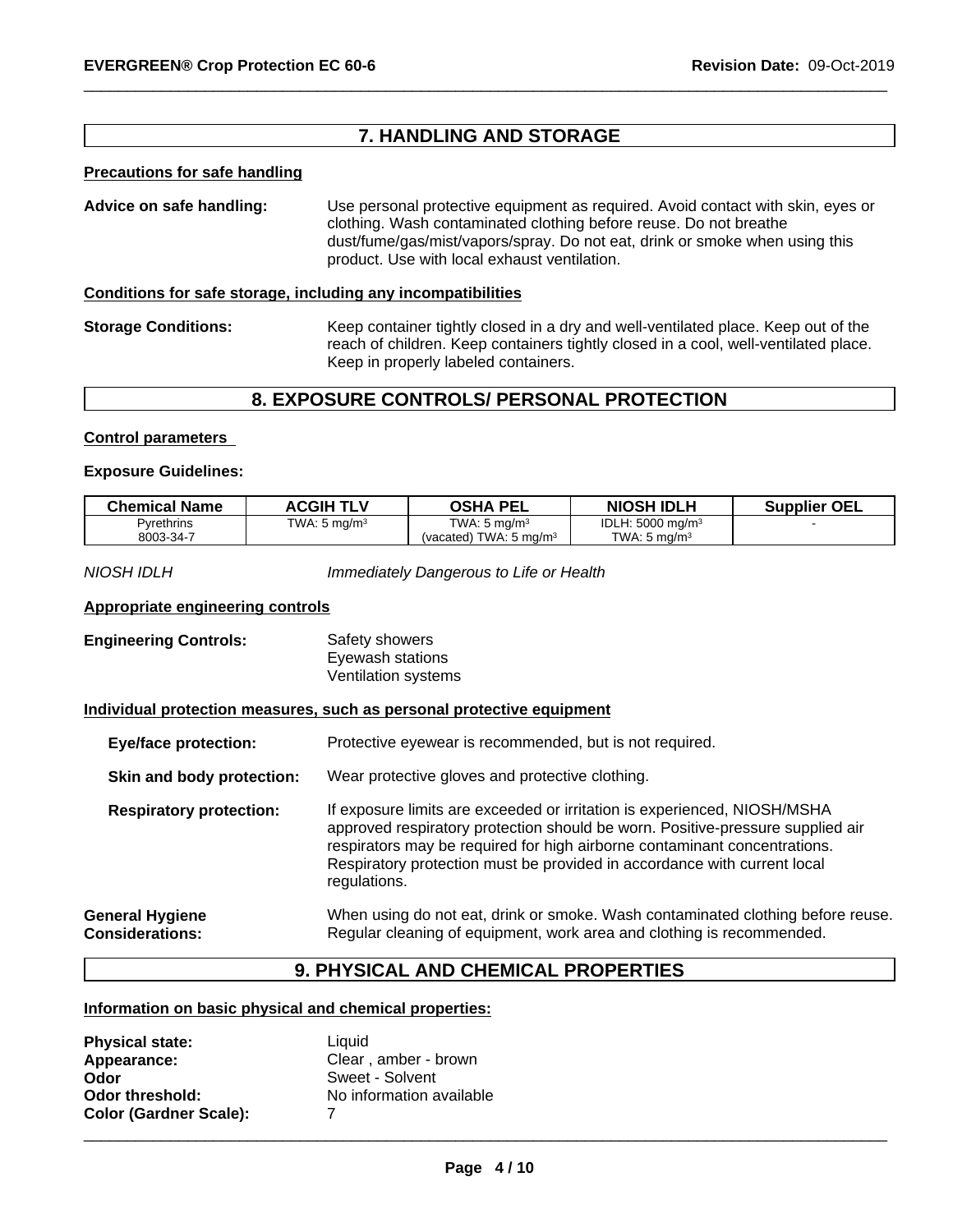| <b>Property:</b><br>pH:<br>Melting point / freezing point:<br>Boiling point / boiling range:<br>Flash point:                                                                                                                                                                                   | <b>Values:</b><br>5.10<br>No information available<br>No information available<br>> 93.3 °C / > 200.0 °F                                                                                                                     | Comment: • Method<br>@ 10% in H <sub>2</sub> O<br>Tag Closed Cup |
|------------------------------------------------------------------------------------------------------------------------------------------------------------------------------------------------------------------------------------------------------------------------------------------------|------------------------------------------------------------------------------------------------------------------------------------------------------------------------------------------------------------------------------|------------------------------------------------------------------|
| <b>Evaporation rate:</b><br>Flammability (solid, gas):<br><b>Upper flammability limit (UEL):</b><br>Lower flammability limit (LEL):<br>Vapor pressure:<br>Vapor density:<br><b>Specific Gravity:</b><br><b>Water solubility:</b><br>Partition coefficient; n-Octanol/ No information available | No information available<br>No information available<br>No information available<br>No information available<br>No information available<br>No information available<br>No information available<br>No information available |                                                                  |
| Water:<br><b>Autoignition temperature:</b><br><b>Decomposition temperature:</b><br>Kinematic viscosity:<br><b>Dynamic viscosity:</b><br><b>Refractive Index:</b>                                                                                                                               | No information available<br>No information available<br>No information available<br>57.5 cPs<br>1.4875                                                                                                                       | @ 22.0 °C<br>@ 25.0 °C                                           |
| <b>Other Information:</b><br>Density:<br>VOC Content (%):                                                                                                                                                                                                                                      | 1.017 g/cm <sup>3</sup> @ 20.0 °C<br>0.26                                                                                                                                                                                    |                                                                  |
| <b>Miscibility/ Solubility:</b><br>Water:<br>Alcohol:<br><b>Aromatic solvents:</b><br>Petroleum distillates:                                                                                                                                                                                   | Partially miscible<br><b>Miscible</b><br>Miscible<br><b>Miscible</b>                                                                                                                                                         |                                                                  |

# **10. STABILITY AND REACTIVITY**

#### **Reactivity**

No data available

#### **Chemical stability**

Stable under recommended storage conditions.

#### **Possibility of Hazardous Reactions**

None under normal processing.

#### **Hazardous polymerization:** Hazardous polymerization does not occur.

#### **Conditions to avoid** Extremes of temperature and direct sunlight.

#### **Incompatible materials:**

Incompatible with strong acids and bases. Incompatible with oxidizing agents.

#### **Hazardous Decomposition Products**

Carbon monoxide, Carbon dioxide (CO2).

# **11. TOXICOLOGICAL INFORMATION**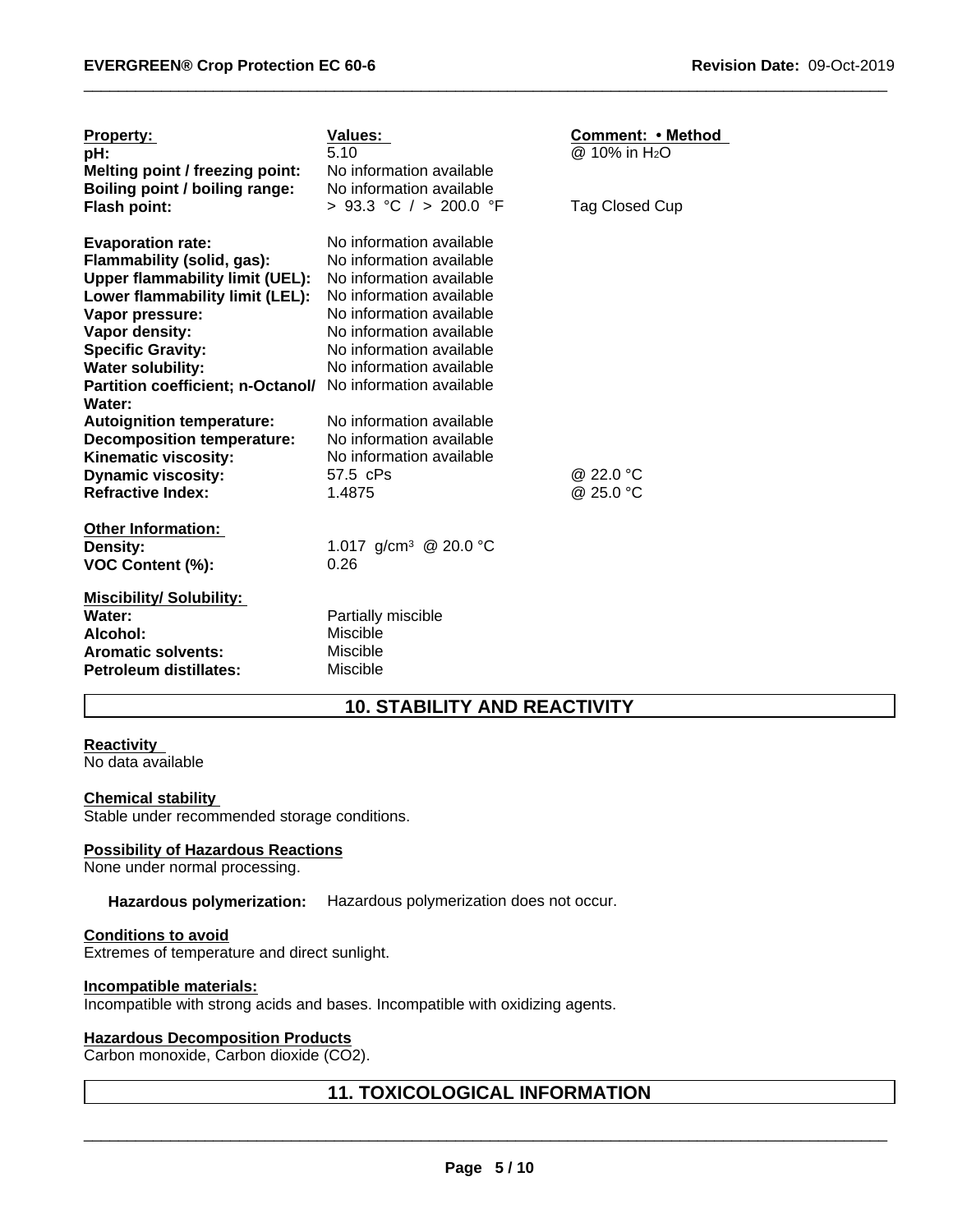#### **Numerical measures of toxicity - Product Information**

| $>5,000$ mg/kg (rabbit)<br>$>5.06$ mg/L, (rat; 4 hours)<br>Irritation clearing in 48 hours. (rabbit).<br>Moderate irritation at 72 hours. (rabbit).<br>3.5                                                                                                                                                                                                                                                                                                                                                                                          |
|-----------------------------------------------------------------------------------------------------------------------------------------------------------------------------------------------------------------------------------------------------------------------------------------------------------------------------------------------------------------------------------------------------------------------------------------------------------------------------------------------------------------------------------------------------|
| Positive. (guinea pig).                                                                                                                                                                                                                                                                                                                                                                                                                                                                                                                             |
| Marginally higher incidences of benign liver tumors in mice were observed<br>following lifetime high dose exposures to PBO. The significance of these<br>observations is questionable and under review. The doses at which tumors were<br>observed for PBO greatly exceeded potential human exposure from labeled uses.<br>Doses at which these effects were observed greatly exceeded anticipated human<br>dietary intake. At anticipated dietary exposure levels, it is highly unlikely that this<br>product will result in carcinogenic effects. |
| This product does not contain any carcinogens or potential carcinogens as listed<br>by OSHA, IARC or NTP.                                                                                                                                                                                                                                                                                                                                                                                                                                           |
| No information available.<br>No information available.<br>No information available.<br>No information available.<br>No information available.<br>Avoid repeated exposure.<br>Central nervous system, Respiratory system, Skin.                                                                                                                                                                                                                                                                                                                      |
| <b>Carcinogenicity/ Oncogenicity:</b>                                                                                                                                                                                                                                                                                                                                                                                                                                                                                                               |

# **12. ECOLOGICAL INFORMATION**

#### **Ecotoxicity:**

#### **Persistence and degradability**

No information available.

**Bioaccumulation**

No information available.

#### **Other adverse effects:** No information available

#### **Environmental hazards (EPA):**

Do not discharge effluent containing this product into lakes, streams, ponds, estuaries, oceans or other waters unless in accordance with the requirements of a National Pollutant Discharge Elimination System (NPDES) permit and the permitting authority has been notified in writing prior to discharge. Do not discharge effluent containing this product to sewer systems without previously notifying the local sewage treatment plant authority. For guidance contact your State Water Board or Regional Office of the EPA.

### **13. DISPOSAL CONSIDERATIONS**

#### **Waste treatment methods**

**Disposal of wastes:** Disposal should be in accordance with applicable regional, national and local laws and regulations. For more information, see product label.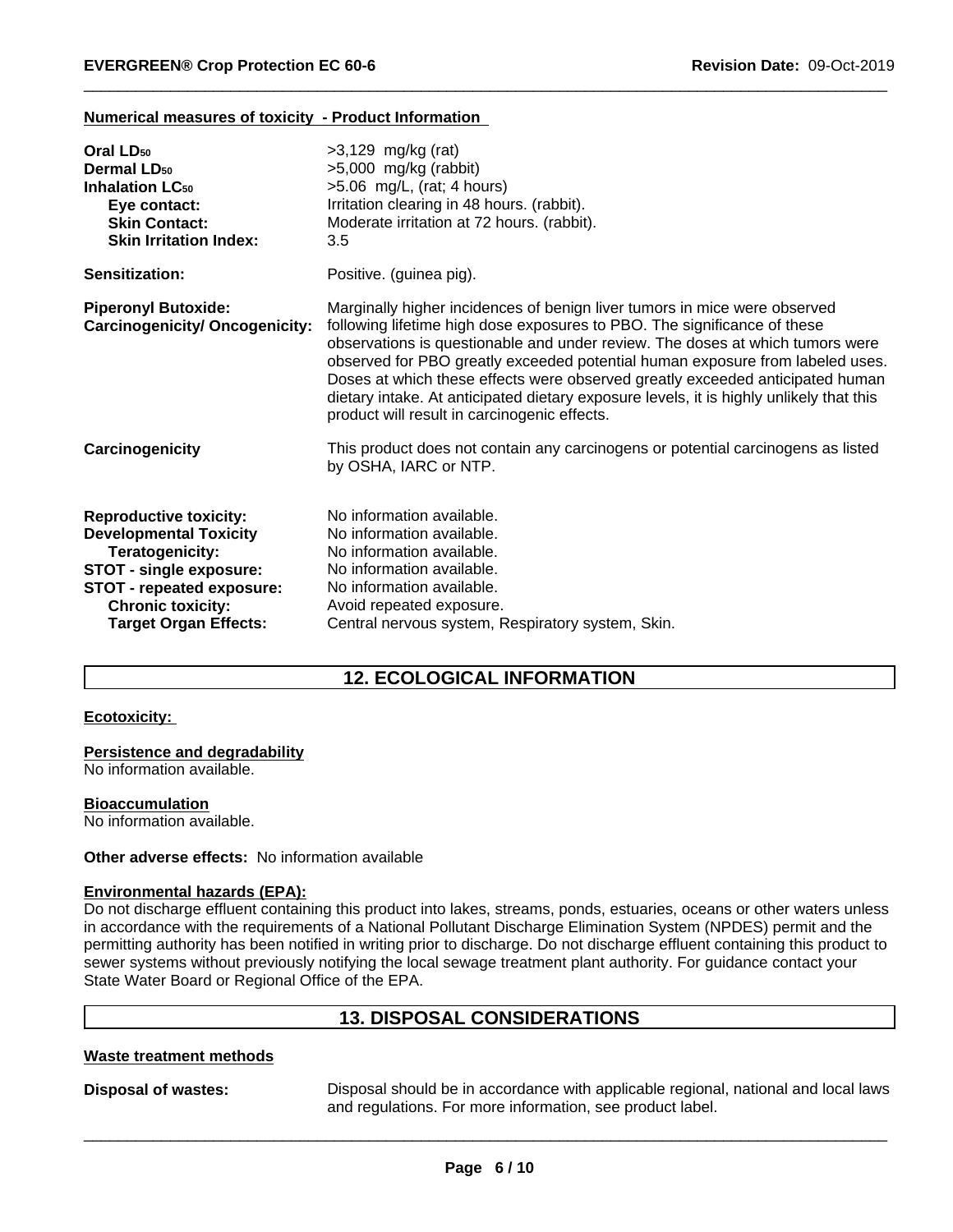**Contaminated packaging:** For more information, see product label.

# **14. TRANSPORT INFORMATION**

| <b>DOT (Department of Transportation)</b>                                                             |                                                                                                                                |
|-------------------------------------------------------------------------------------------------------|--------------------------------------------------------------------------------------------------------------------------------|
| <b>UN/ID Number:</b><br><b>Proper Shipping Name:</b><br><b>Hazard Class:</b><br><b>Packing Group:</b> | <b>UN3082</b><br>Environmentally hazardous substance, liquid, n.o.s., RQ (Pyrethrins)<br>9<br>$\mathbf{III}$                   |
| <b>Other DOT Shipping</b><br>Information:                                                             | This material is not regulated as a hazardous material by the DOT in quantities<br>less than 16.67 Lbs. per shipping unit.     |
|                                                                                                       | Shipping name for quantities less than 16.67 Lbs. per shipping unit:                                                           |
|                                                                                                       | Insecticides, Insect or Animal Repellent, Liquid<br><b>Hazard Class: This material is not hazardous.</b>                       |
| Air (IATA/ ICAO)                                                                                      |                                                                                                                                |
| <b>UN/ID Number:</b><br><b>Proper Shipping Name:</b><br><b>Hazard Class:</b><br><b>Packing Group:</b> | <b>UN3082</b><br>Environmentally hazardous substance, liquid, n.o.s., RQ (Pyrethrins)<br>9<br>III                              |
| <b>Other IATA / ICAO Shipping</b><br>Information:                                                     | This material is not regulated as a hazardous material by IATA / ICAO in<br>quantities less than 16.67 Lbs. per shipping unit. |
|                                                                                                       | Shipping name for quantities less than 16.67 Lbs. per shipping unit:                                                           |
|                                                                                                       | Insecticides, Insect or Animal Repellent, Liquid<br>Hazard Class: This material is not hazardous.                              |
| <b>Vessel (IMO/ IMDG)</b>                                                                             |                                                                                                                                |
| <b>UN/ID Number:</b><br><b>Proper Shipping Name:</b><br><b>Hazard Class:</b><br><b>Packing Group:</b> | <b>UN3082</b><br>Environmentally hazardous substance, liquid, n.o.s., RQ (Pyrethrins)<br>9<br>III                              |
| Other IMO / IMDG Shipping<br>Information:                                                             | This material is not regulated as a hazardous material by IMO / IMDG in quantities<br>less than 16.67 Lbs. per shipping unit.  |
|                                                                                                       | Shipping name for quantities less than 16.67 Lbs. per shipping unit:                                                           |
|                                                                                                       | Insecticides, Insect or Animal Repellent, Liquid<br>Hazard Class: This material is not hazardous.                              |
|                                                                                                       |                                                                                                                                |

# **15. REGULATORY INFORMATION**

# **US Federal Regulations**

# **SARA 313**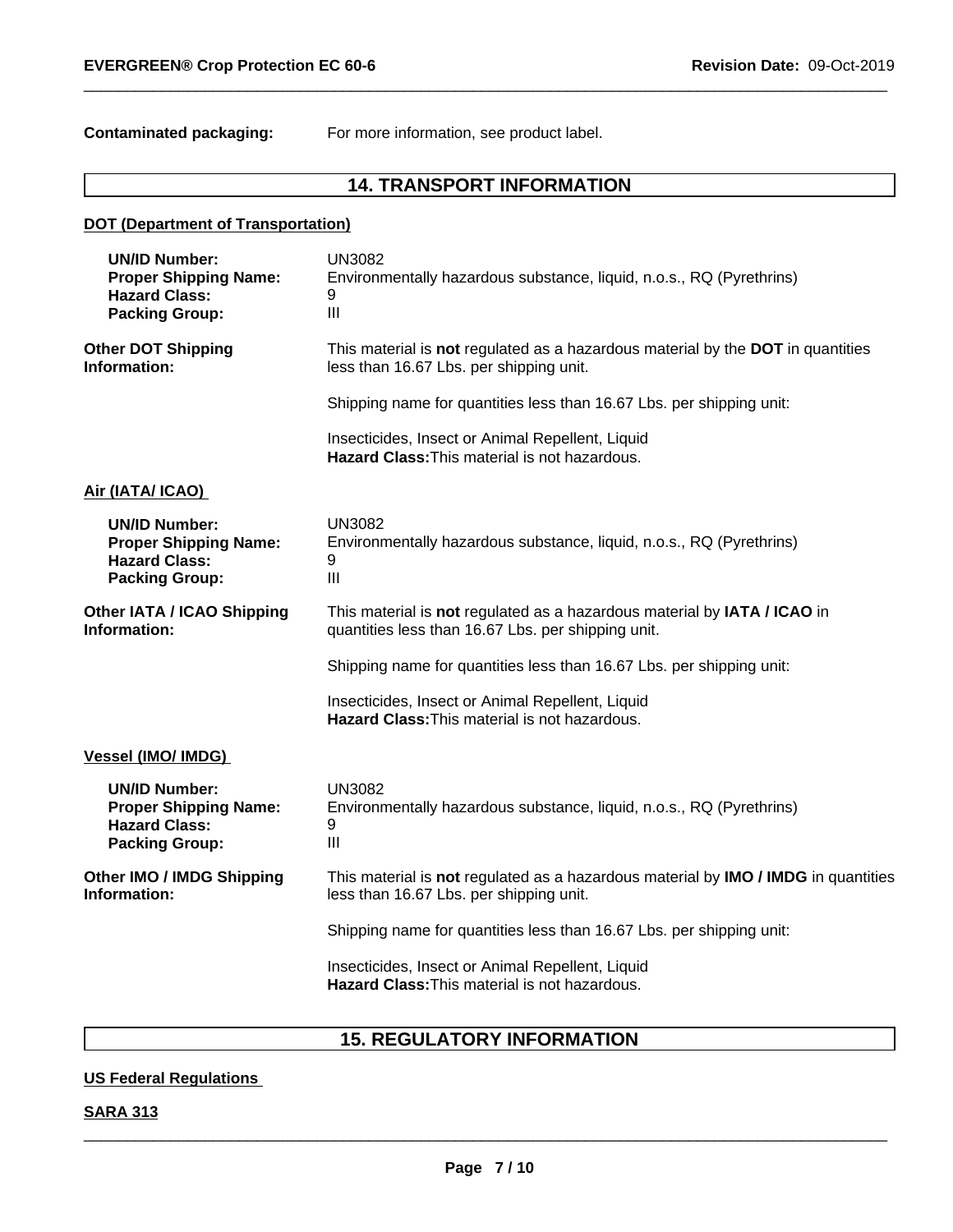Section 313 of Title III of the Superfund Amendments and Reauthorization Act of 1986 (SARA). This product contains a chemical or chemicals which are subject to the reporting requirements of the Act and Title 40 of the Code of Federal Regulations, Part 372

| nvyulululu,<br><b>UIL JIL</b>                     |                                    |  |
|---------------------------------------------------|------------------------------------|--|
| <b>Chemical Name</b>                              | SARA<br>Threshold Values %<br>.313 |  |
| Piperonyl<br>(PBO<br>ጋ) - 51-03-6<br>' Butoxide . | . .                                |  |

#### **SARA 311/312 Hazard**

| <b>Categories</b>                 |     |  |
|-----------------------------------|-----|--|
| Acute health hazard               | Yes |  |
| <b>Chronic Health Hazard</b>      | Nο  |  |
| Fire hazard                       | Nο  |  |
| Sudden release of pressure hazard | No  |  |
| <b>Reactive Hazard</b>            | No  |  |

#### **CWA (Clean Water Act)**

This product contains the following substances which are regulated pollutants pursuant to the Clean Water Act (40 CFR 122.21 and 40 CFR 122.42)

| <b>Chemical Name</b>           | <b>CWA - Reportable</b> | <b>CWA - Toxic</b> | <b>CWA - Priority</b> | <b>CWA - Hazardous</b> |
|--------------------------------|-------------------------|--------------------|-----------------------|------------------------|
|                                | Quantities              | <b>Pollutants</b>  | <b>Pollutants</b>     | <b>Substances</b>      |
| <b>Pyrethrins</b><br>8003-34-7 | lb                      |                    |                       |                        |

#### **CERCLA**

This material, as supplied, contains one or more substances regulated as a hazardous substance under the Comprehensive Environmental Response Compensation and Liability Act (CERCLA) (40 CFR 302)

| <b>Chemical Name</b>           | <b>Hazardous Substances</b><br><b>RQs</b> | <b>CERCLA/SARA RQ</b> | Reportable Quantity (RQ):                |
|--------------------------------|-------------------------------------------|-----------------------|------------------------------------------|
| <b>Pyrethrins</b><br>8003-34-7 | lb                                        |                       | RQ 1 lb final RQ<br>RQ 0.454 kg final RQ |

#### **US State Regulations:**

#### **California Proposition 65:**

This product does not contain any intentionally added Proposition 65 chemicals

#### **U.S. EPA Label Information:**

#### **EPA Registration Number:** 1021-1770

#### **Difference between SDS and EPA (FIFRA) Pesticide label:**

This chemical is a pesticide product registered by the United States Environmental Protection Agency and is subject to certain labeling requirements under federal pesticide law. These requirements differ from the classification criteria and hazard information required for Safety Data Sheets (SDS), and for workplace labels of non-pesticide chemicals. The pesticide label also includes other important information, including directions for use. The hazard information required on the pesticide label is reproduced below:

#### Signal word: **CAUTION**

Precautionary Statements:

• Harmful if swallowed.

• Prolonged or frequently repeated skin contact may cause allergic reactions in some individuals.

| International Inventories: |          |  |
|----------------------------|----------|--|
| <b>TSCA</b>                | Complies |  |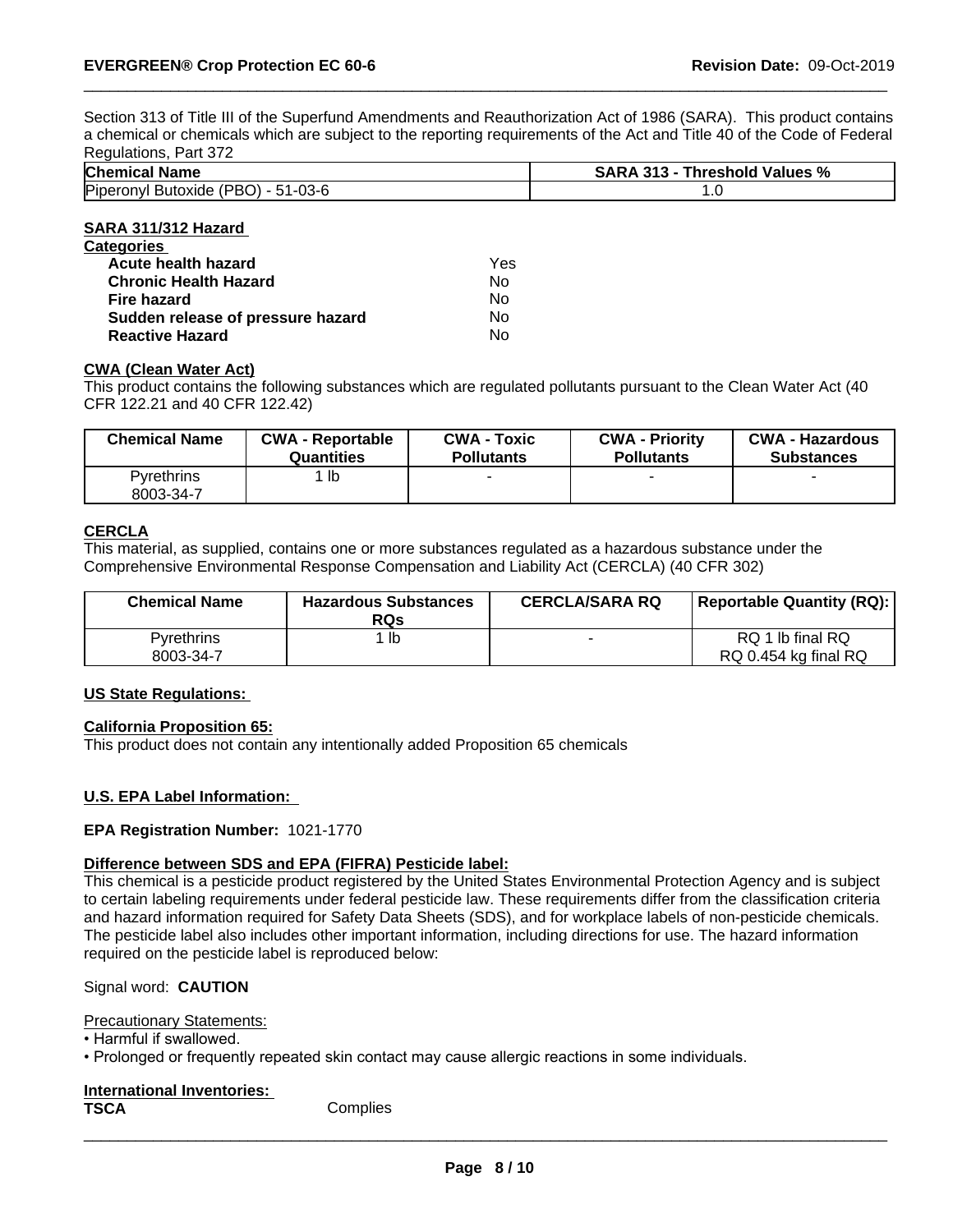| <b>DSL/NDSL</b>      | Complies        |  |
|----------------------|-----------------|--|
| <b>EINECS/ELINCS</b> | Complies        |  |
| <b>ENCS</b>          | Does not comply |  |
| <b>IECSC</b>         | Complies        |  |
| KECL                 | Does not comply |  |
| <b>PICCS</b>         | Does not comply |  |
| <b>AICS</b>          | Does not comply |  |

**Legend:** 

**TSCA** - United States Toxic Substances Control Act Section 8(b) Inventory

**DSL/NDSL** - Canadian Domestic Substances List/Non-Domestic Substances List

**EINECS/ELINCS** - European Inventory of Existing Chemical Substances/European List of Notified Chemical **Substances** 

**ENCS** - Japan Existing and New Chemical Substances

**IECSC** - China Inventory of Existing Chemical Substances

**KECL** - Korean Existing and Evaluated Chemical Substances

**PICCS** - Philippines Inventory of Chemicals and Chemical Substances

**AICS** - Australian Inventory of Chemical Substances

# **16. OTHER INFORMATION, INCLUDING DATE OF PREPARATION OR LAST REVISION.**

| <b>NFPA</b> | <b>Health hazards 2</b> | <b>Flammability</b> | Instability 0             | <b>Physical and</b><br><b>Chemical Properties</b> |
|-------------|-------------------------|---------------------|---------------------------|---------------------------------------------------|
| <b>HMIS</b> | <b>Health hazards 2</b> | <b>Flammability</b> | <b>Physical hazards</b> 0 | <b>Personal protection</b>                        |

*Chronic Hazard Star Legend \* = Chronic Health Hazard*

| <b>Issue Date:</b><br>28-Oct-2019          | <b>Revision Date:</b><br>09-Oct-2019 | <b>Revision Note:</b><br>- SDS sections updated<br>- 1<br>$-2$<br>$-5$<br>$-8$<br>$-14$<br>$-15$<br>- 16                                                                                                                                                                                                                                                                                                                                                                                                                                                                                                                                                                                                                                                                                                                                                                                                                                                                                                                                   |  |
|--------------------------------------------|--------------------------------------|--------------------------------------------------------------------------------------------------------------------------------------------------------------------------------------------------------------------------------------------------------------------------------------------------------------------------------------------------------------------------------------------------------------------------------------------------------------------------------------------------------------------------------------------------------------------------------------------------------------------------------------------------------------------------------------------------------------------------------------------------------------------------------------------------------------------------------------------------------------------------------------------------------------------------------------------------------------------------------------------------------------------------------------------|--|
| <b>SDS Prepared By:</b><br>e-Mail Address: |                                      | Troy Azzivitto, MGK® Chemistry Department.<br>mgk-sds@mgk.com                                                                                                                                                                                                                                                                                                                                                                                                                                                                                                                                                                                                                                                                                                                                                                                                                                                                                                                                                                              |  |
| Disclaimer:                                |                                      | The information provided in this Safety Data Sheet (SDS) is provided in good faith<br>and believed to be accurate at the time of preparation of the SDS. However, to the<br>extent consistent with applicable law, MGK® and its subsidiaries or affiliates<br>extend no warranties, make no representations, and assume no responsibility as<br>to the accuracy, suitability, or completeness of such information. Additionally, to<br>the extent consistent with applicable law, neither MGK® nor any of its subsidiaries<br>or affiliates represents or guarantees that this information or product may be used<br>without infringing the intellectual property rights of others. Except to the extent a<br>particular use and particular information are expressly stated on the product label,<br>it is the users' own responsibility to determine the suitability of this information for<br>their own particular use of this product. If necessary, contact MGK® to confirm<br>that you have the most current product label and SDS. |  |